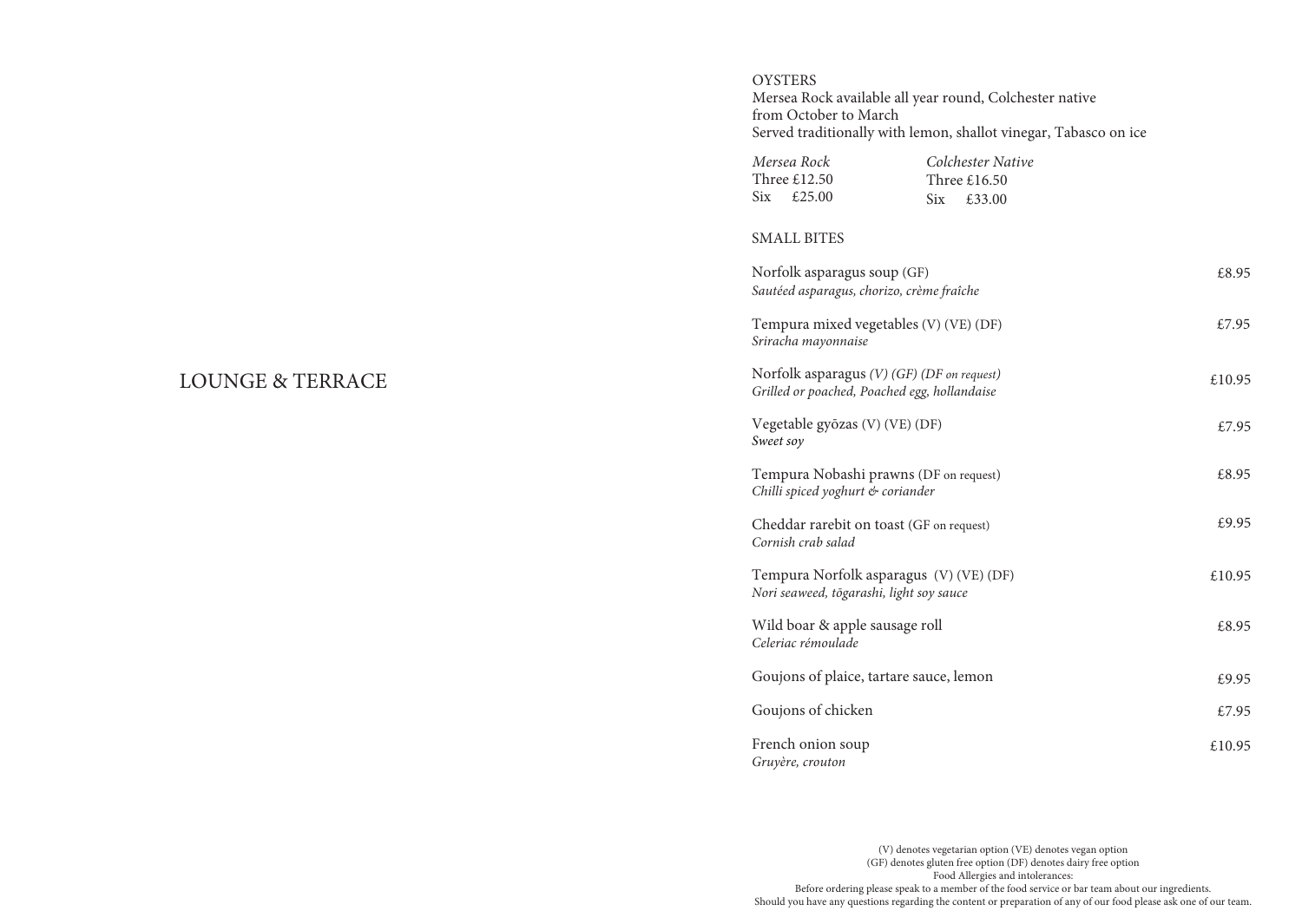# SANDWICHES

# MAIN BITES

| Mature cheddar toasted sandwich (V) (GF on request)<br>Rosemary fries                                       | £7.95  | GreyFriars 6oz steak burger<br>Toasted brioche bap, caramelised red onions, tomato mayonnaise,<br>Little Gem lettuce, rosemary fries or hand cut chips                       | £14.95     |
|-------------------------------------------------------------------------------------------------------------|--------|------------------------------------------------------------------------------------------------------------------------------------------------------------------------------|------------|
| Mature cheddar & ham toasted sandwich (GF on request)                                                       | £9.95  | Add: Cheese or Bacon or Mushroom                                                                                                                                             | £1.50 each |
| Rosemary fries<br>GreyFriars club sandwich<br>Chicken, bacon, tomato, egg mayonnaise, Little Gem lettuce,   | £14.50 | Chilli battered halloumi cheese burger (V)<br>Toasted brioche bap, Beefsteak tomato, tomato mayonnaise, dill pickle,<br>Little Gem lettuce, rosemary fries or hand cut chips | £13.95     |
| rosemary fries<br>Toasted Reuben sandwich<br>Pastrami, sauerkraut, Swiss cheese, Marie Rose, rosemary fries | £15.50 | Free range corn fed chicken<br>Pappardelle pasta, Norfolk asparagus, broad beans,<br>peas, marjoram, wild garlic cream, Parmesan                                             | £25.95     |
| Prawn sandwich<br>Martini cocktail sauce, dill, Iceberg lettuce,                                            | £13.50 | Plaice Goujons<br>Rosemary fries or hand cut chips, pea purée, tartare sauce, lemon                                                                                          | £18.50     |
| lightly salted Fairfields potato crisps<br>Coronation tofu (V) (VE) (DF)                                    | £11.50 | Chilli Crab linguine<br>Creamed crab bisque, dill, lime                                                                                                                      | £19.95     |
| Apricots, lightly salted Fairfields potato crisps<br><b>SALADS</b>                                          |        | Risotto primavera (V/VE/DF on request)<br>Mixed green vegetables, Parmesan                                                                                                   | £18.50     |
| Classic Caesar<br>Cos lettuce, Caesar dressing, Parmesan shavings, toasted croûtons                         | £8.95  | 6oz Rump Steak (DF) (GF)<br>Hand cut chips, roasted shallot, tomato, served with a choice of                                                                                 | £22.95     |
| Add grilled chicken breast                                                                                  | £4.00  | Béarnaise, blue cheese or peppercorn sauce<br>Fish Pie                                                                                                                       | £19.95     |
| <b>SIDES</b>                                                                                                |        | Fish & prawn mornay, boiled egg, dill, topped with creamed potato with<br>panko crumb.                                                                                       |            |
| Hand cut chips or rosemary fries (V) (VE/DF on request)                                                     | £3.95  |                                                                                                                                                                              |            |
| Norfolk asparagus, buttered or olive oil (V) (VE) (GF) (DF)                                                 | £3.95  |                                                                                                                                                                              |            |
| Truffle fries, Parmesan                                                                                     | £4.95  |                                                                                                                                                                              |            |
| Mixed green vegetables (V) (VE) (GF) (DF)                                                                   | £3.95  |                                                                                                                                                                              |            |
| Tomato & onion salad (V) (VE) (GF) (DF)                                                                     | £3.95  |                                                                                                                                                                              |            |
| Classic Caesar salad                                                                                        | £4.95  |                                                                                                                                                                              |            |
| Lightly salted Fairfields crisps (V) (VE) (DF) (GF)                                                         | £2.50  |                                                                                                                                                                              |            |
| (V) denotes vegetarian option (VE) denotes vegan option                                                     |        | (V) denotes vegetarian option (VE) denotes vegan option                                                                                                                      |            |

(GF) denotes gluten free option (DF) denotes dairy free option Food Allergies and intolerances: Before ordering please speak to a member of the food service or bar team about our ingredients. Should you have any questions regarding the content or preparation of any of our food please ask one of our team.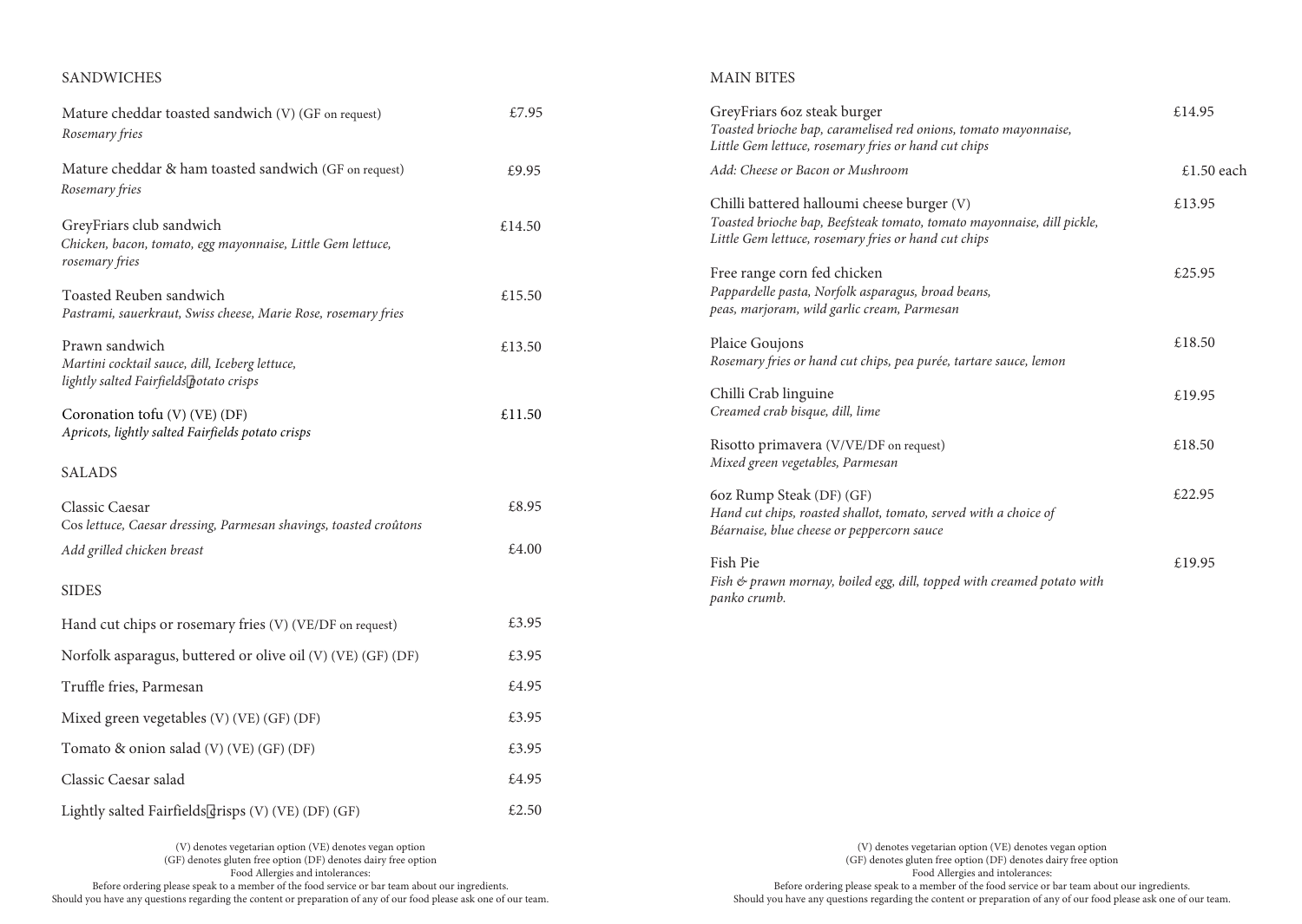#### DESSERTS

| Warm chocolate brownie (V) (GF)<br>Chocolate crumb, vanilla ice cream                                                                                                                                                                                                                                                                                                                                                                                                     | £6.50  |  |
|---------------------------------------------------------------------------------------------------------------------------------------------------------------------------------------------------------------------------------------------------------------------------------------------------------------------------------------------------------------------------------------------------------------------------------------------------------------------------|--------|--|
| Pineapple tarte tatin (V) (VE) (GF) (DF)<br>Pineapple crisp, coconut sorbet                                                                                                                                                                                                                                                                                                                                                                                               | £8.25  |  |
| GreyFriars sticky toffee pudding (V)<br>Cinnamon tuile, vanilla ice cream                                                                                                                                                                                                                                                                                                                                                                                                 | £7.95  |  |
| Great British artisan cheese plate (V) (GF)<br>Quince jelly, savoury biscuits, walnuts, celery & grapes                                                                                                                                                                                                                                                                                                                                                                   | £11.50 |  |
| Selection of our own ice creams or sorbets (V) (VE) (GF) (DF)<br>Please ask for today's choices                                                                                                                                                                                                                                                                                                                                                                           | £6.75  |  |
| <b>GREYFRIARS CREAM TEA</b><br>Baked scone served with clotted cream and home-made strawberry<br>preserve with a pot of tea of your choice, served with milk or lemon                                                                                                                                                                                                                                                                                                     | £7.50  |  |
| LOUNGE AFTERNOON TEA                                                                                                                                                                                                                                                                                                                                                                                                                                                      | £16.95 |  |
| Sandwiches<br>Poached Chalk stream trout, lemon & tarragon mayonnaise   Granary bread<br>Free range egg, chive mayonnaise   White bread<br>Lincolnshire Poacher cheese, GreyFriars tomato chutney  Tomato bread<br>Coronation chicken, apricots, toasted almonds   White bread                                                                                                                                                                                            |        |  |
| Alternatively, with our Vegetarian or Vegan sandwich selection<br>Free range egg, chive mayonnaise   White bread<br>Lincolnshire Poacher cheese, GreyFriars tomato chutney   White bread<br>Carrot & raisin, walnut mayonnaise   Rye bread<br>Aubergine baba ghanoush, grilled Peppadew, basil   Tomato bread<br>&<br>Scones<br>Baked scones served with clotted cream and GreyFriars strawberry<br>preserve with a pot of tea of your choice, served with milk or lemon. |        |  |
| <b>CLOTTED CREAM</b>                                                                                                                                                                                                                                                                                                                                                                                                                                                      |        |  |
| <b>GREYFRIARS STRAWBERY PRESERVE</b>                                                                                                                                                                                                                                                                                                                                                                                                                                      |        |  |
| EXTRA PORTION £1.00 EACH                                                                                                                                                                                                                                                                                                                                                                                                                                                  |        |  |
| (V) denotes vegetarian option (VE) denotes vegan option                                                                                                                                                                                                                                                                                                                                                                                                                   |        |  |

Assam, India *This signature breakfast tea has been meticulously selected during the prime second flush, and expertly blended to promote the diverse qualities of bold Assam terroir: assertive strength, honeyed-malt, and truly rich flavour.* Earl Grey Ruhuna, Sri Lanka *To create this definitive version of Earl Grey tea, quality ingredients were selected that perfectly balance one another: a full-bodied base black tea from Sri Lanka, the zesty note from natural bergamot and a sprinkling of bright blue cornflowers.* Darjeeling Second Flush West Bengal, India *Our tippy Darjeeling Second Flush tea encapsulates the best of the summer season of this famous region. Lighter and more fragrant than other Indian black teas, this particular Darjeeling tea combines warming and comforting aromatic flavours with a deeply refreshing taste and enough body to make it a classic afternoon tea.* Organic Jade Sword Hunan, China *This unique interpretation of 'Mao Feng', is one of China's most widely enjoyed green teas. The mist that protects the bushes from sunlight in the tea gardens, prevents the production of bitterness in the leaves, rendering a sweet, succulent flavour. Simple handbaking completes this very fresh, green tea which, upon infusion, reveals a delicate, floral aroma and vegetal character.* Jasmine Silver Needle Yunnan, China

The following tea is sourced and selected by JING Tea

Assam Breakfast

*The young tea buds are plucked whole and dried slowly during the spring season. Their delicate texture and sweet taste offer the perfect base for natural scenting in the height of summer. The tea is laid with fresh jasmine flowers for five consecutive nights, releasing enticing aromas as they bloom.*

(GF) denotes gluten free option (DF) denotes dairy free option Food Allergies and intolerances: Before ordering please speak to a member of the food service or bar team about our ingredients. Should you have any questions regarding the content or preparation of any of our food please ask one of our team.